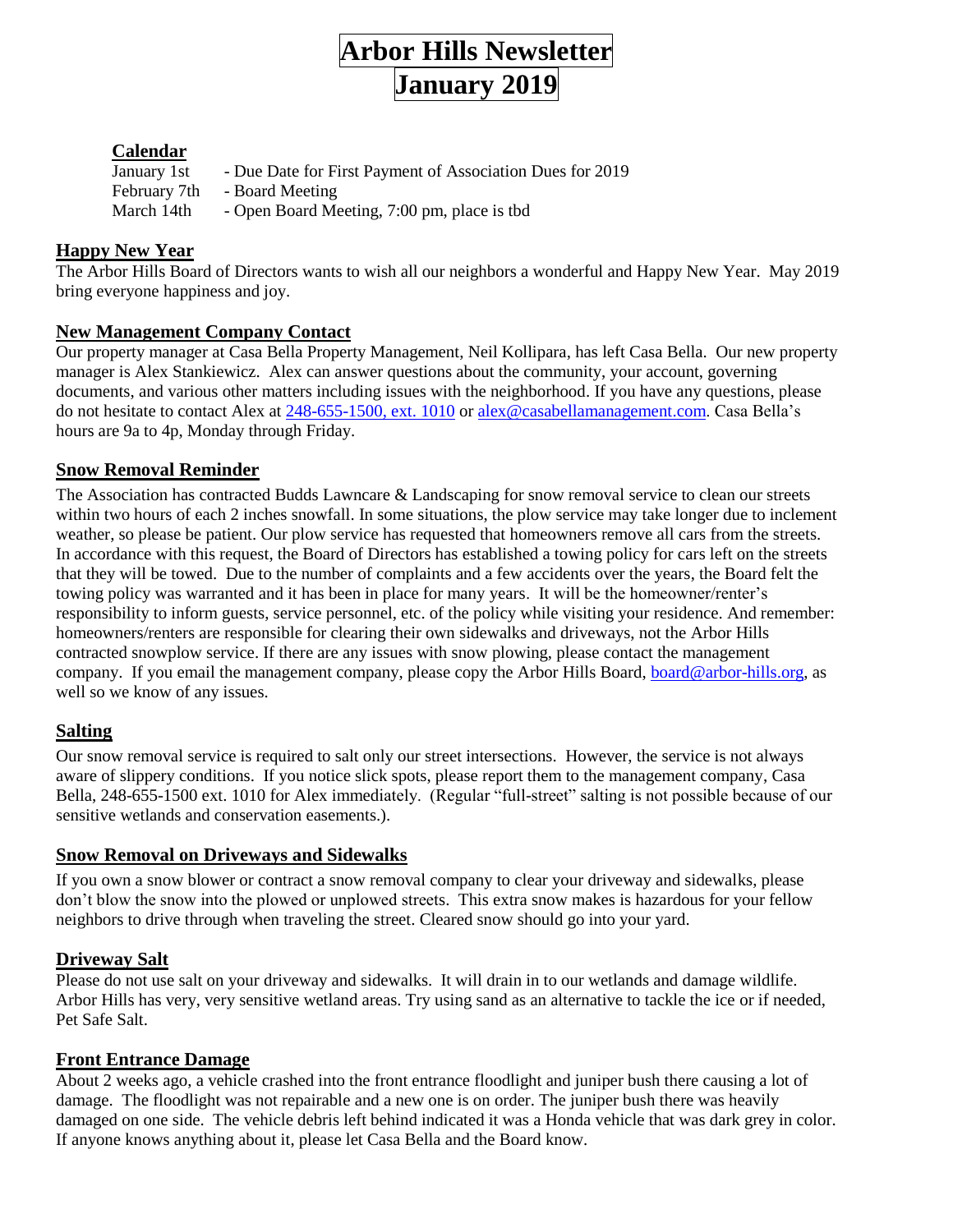# **Fire Hydrants**

If you have a fire hydrant in your yard, please shovel the snow from around it during deep snowfalls. Fire hydrants can freeze over when snow is piled up on them rendering them useless. You never know when your hydrant might need to be found and used. All fire hydrants have been marked with a flag for locating them.

## **Annual Neighborhood Meeting**

Our annual rescheduled meeting was held on November 27th, 2018. The October Annual Meeting didn't meet quorum, so the meeting was rescheduled for November at an additional cost of about \$500 to the Association. The November meeting met quorum. One new and one returning Board member were elected to the Board. The new Board of Directors are as follows:

Dennis Stom – President David Wang – Vice President Steve Haddrill – Treasurer Thomas Edwards – Secretary Sherri Fountain – Member at Large

Thank you to the previous Board member, Rajiv Saxena for his service.

## **2019 Association Dues**

Your first Association dues payment of \$365.00 for 2019 was due on January  $1<sup>st</sup>$ . The collection policy is the same as last year for late payments. After 10 days from the due date each month a fee of \$25 will be charged to your account. However, for the dues due in January and July, a 30-day grace period is in effect. The grace period will end on January 31<sup>st</sup> and July 31<sup>st</sup>. A copy of the Collection Assessment Fees and Service Charges for the Arbor Hills Association is available on the website, arbor-hills.org.

Invoices were mailed to all homeowners on early December. Association dues may be paid by check or online. If you wish to pay online, you will need to go t[o casabellamanagement.com](http://casabellamanagement.com/) and register for the website. You will not gain immediate access to the website; Casa Bella will need to approve your registration in order for you to gain access. *If you wish to pay by check, you can mail your payment to the Las Vegas address indicated on the payment coupon, or you can mail it to Casa Bella's main office:*

Arbor Hills Condominium Association c/o Casa Bella Property Management, Inc. 850 North Crooks Road – Suite 100 Clawson, MI 48017

## **Street Lights**

It is the Boards policy due to cost to repair burnt out streets lights every 4 months or when 3 or more lights are out. As a resident of Arbor Hills, please feel free to notify the management company of a burned out street light or a streetlight that is cycling off and on. Please specify the location of the street light pole and the number printed on it. As the streetlight poles were painted last Fall, the numbers haven't been replaced yet. Please provided the cross roads for the pole when reporting one out.

## **Arbor Hills Website**

Visit our official website, [www.arbor-hills.org](http://www.arbor-hills.org/) for a calendar of events, history, Bylaws, Board policies, and other news are posted for your convenience. Please use the website's online form for any suggestions you may have.

## **2019 Deer Management Program**

The City of Ann Arbor has released details of their 2019 Deer Management Program to take place in January. The program will run from January 2 through January 27th. Several parks and nature areas in the city will be closed from 3 PM to midnight during this time. To ensure safety of the community, security will be in place monitoring and patrolling parks while sharp shooters are present. Please remind your children to avoid walking through the parks after 3 PM and instead use the sidewalks.